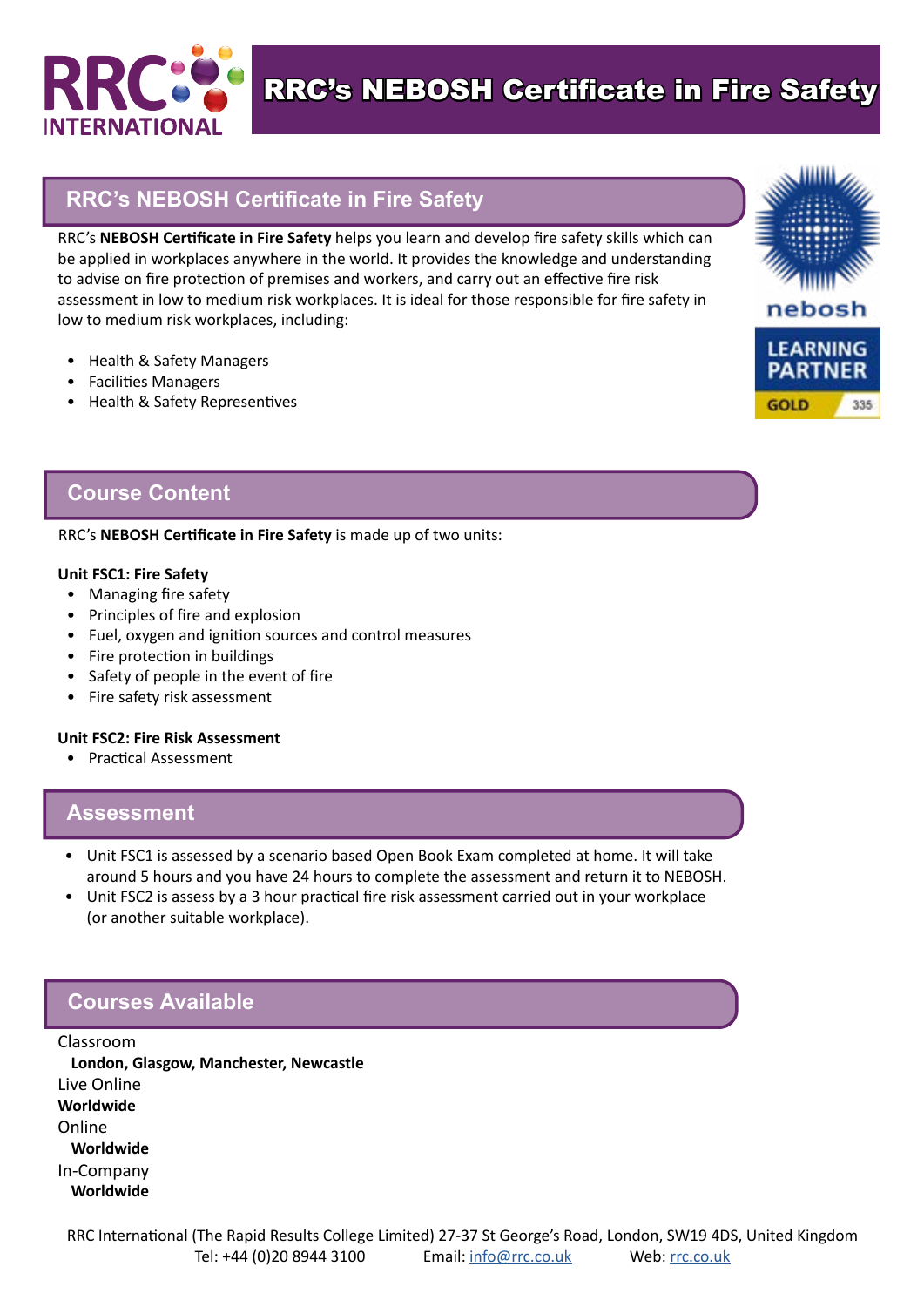

## **Classroom Courses**

• Complete Course 5 days + assessments

| Venue                 | FSC <sub>1</sub> | FSC1 Open<br><b>Book Exam</b> | <b>FSC2 Submission</b> | Fee                                        |
|-----------------------|------------------|-------------------------------|------------------------|--------------------------------------------|
| London<br>(Wimbledon) | 18-22 Jul 22     | 3 Aug 22                      | 10 Aug 22              | $£795 + VAT + £158 NEBOSH$<br>Fee (£1,112) |
|                       | 21-25 Aug 22     | 5 Oct 22                      | 12 Oct 22              |                                            |
| Glasgow               | 18-22 Jul 22     | 3 Aug 22                      | 10 Aug 22              |                                            |
| Manchester            | 23-27 May 22     | 8 Jun 22                      | 15 Jun 22              |                                            |
|                       | 21-25 Nov 22     | 7 Dec 22                      | 14 Dec 22              |                                            |
| Newcastle             | 12-16 Sep 22     | 5 Oct 22                      | 12 Oct 22              |                                            |

# **Live Online Courses**

• Complete Course - 5 days + assessments

| FSC <sub>1</sub> | FSC1 Open Book<br>Exam Date | <b>FSC2 Submission</b> | Fee                                      |
|------------------|-----------------------------|------------------------|------------------------------------------|
| 23-27 May 22     | 8 Jun 22                    | 15 Jun 22              |                                          |
| 19-23 Sep 22     | 5 Oct 22                    | 12 Oct 22              | $£695 + VAT + £158$<br>NEBOSH Fee (£992) |
| 21-25 Nov 22     | 7 Dec 22                    | 14 Dec 22              |                                          |

## **Online Courses**

Flexible, fully tutor supported online learning available anywhere in the world.

- 48 hours of study + assessments (can be completed in 1-3 months)
- Start any time
- Assessment undertaken at home or in the workplace
- 30-Day Money Back Guarantee with all RRC online courses

| <b>Online Course Fees</b> |                                     |  |
|---------------------------|-------------------------------------|--|
| Complete Course           | £450 + VAT + £158 NEBOSH Fee (£698) |  |

| <b>Exam Dates</b>      |                                |  |  |  |
|------------------------|--------------------------------|--|--|--|
| FSC1 Open Book<br>Fxam | FSC <sub>2</sub><br>Submission |  |  |  |
| 6 Apr 22               | 13 Apr 22                      |  |  |  |
| 8 Jun 22               | 15 Jun 22                      |  |  |  |
| 3 Aug 22               | 10 Aug 22                      |  |  |  |
| 5 Oct 22               | 12 Oct 22                      |  |  |  |
| 7 Dec 22               | 14 Dec 22                      |  |  |  |